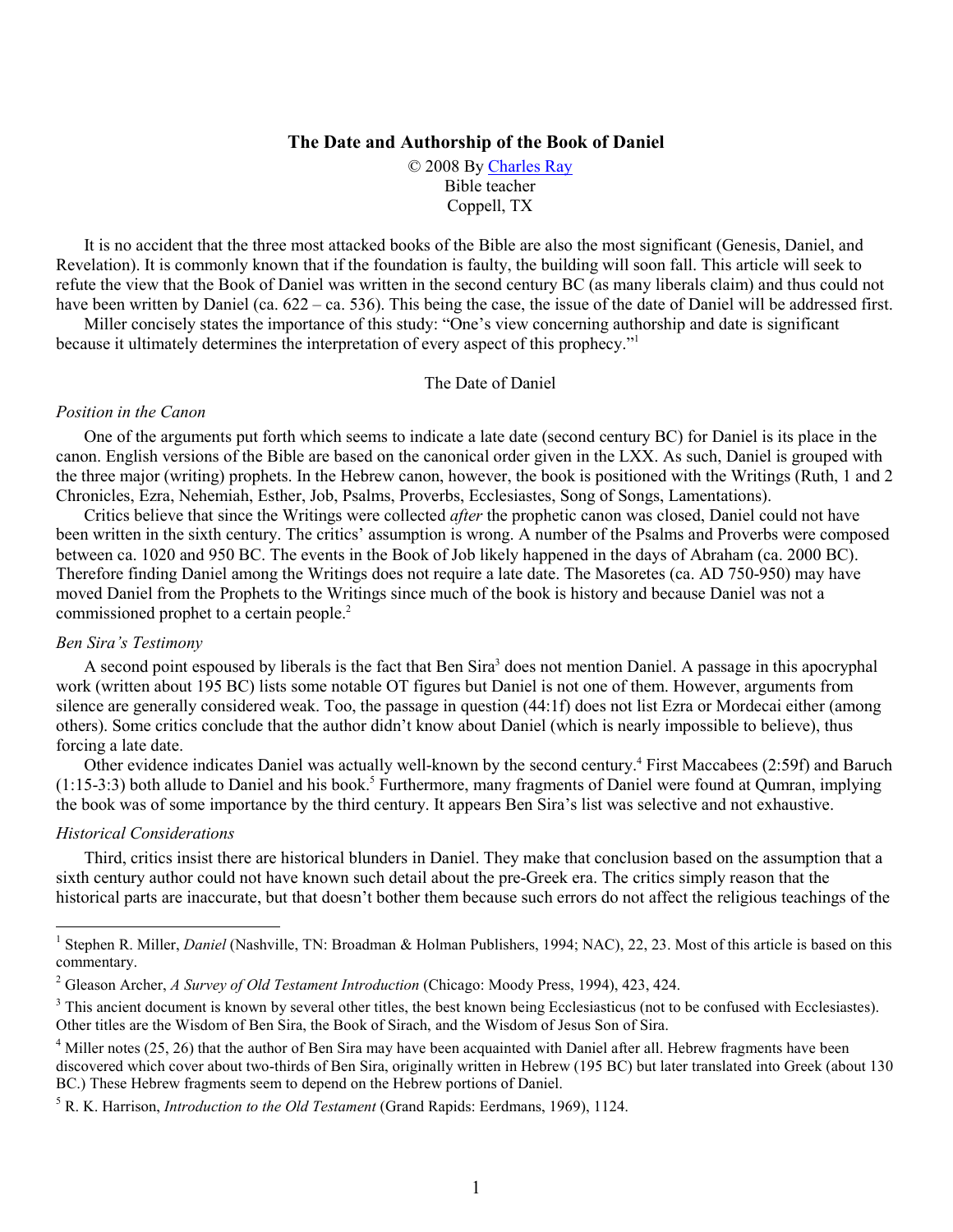### book.

Since the book fits the historical setting of the sixth century better than it does the setting of the second century, the argument actually points to an early date. If the book were composed during the time of Antiochus IV (second century), one would expect more details from that time period. Too, is it not strange that Daniel does not mention such heroes as Mattathias and Judas Maccabeus?

Liberals are called on the carpet also because they seem to overlook the relationship between the man Daniel and the current administration, whether Babylonian or Persian. Nebuchadnezzar and Darius both appeared to have even respected Daniel. This was definitely not the case with Antiochus. He was killing as many godly Jews as he could lay his hands on. The second century Jews despised Antiochus IV.

"Even if the stories were written earlier than the second century BC and adapted by a Maccabean author, it seems logical to expect that he would have changed elements of the stories to fit his present situation."

Another source of debate is the use of the word "Chaldean" in the Book of Daniel. In some instances it is used to describe a race of people (Dan. 5:30, "Belshazzar the Chaldean king") yet in other verses it is used to describe a group of wisemen (2:10, "The Chaldeans answered the king ..."). Critics charge that the sixth century is too early for that word to have developed into a term that refers to a certain group of men.

Herodotus may offer an explanation. In some of his writings he "refers to the Chaldeans in such a way as to imply that they were speedily put into all the politically strategic offices of Babylonia as soon as they had gained control of the capital. If this is the case, then 'Chaldean' may have early come into use as a term for the priests of Bel-Marduk."

### Language

Fourth, it has been noted that the Book of Daniel has at least a few words from four different languages. Persian, Greek, Hebrew, and Aramaic are all represented. Critics claim this mixture is proof of a late date. However, the weight of the linguistic evidence suggests an early date.

A few words are Persian in origin. This fact should not be surprising. During the last few years of his life, Daniel served in the Persian government. Approximately half of the twenty Persian loan words found concern government officials in some way.

In the entire Book of Daniel only three words are of Greek origin. Liberal scholars advocate the idea that since Alexander the Great did not spread the Greek language until the fourth century, Daniel could not have been written in the sixth century.

All three words are musical instruments (3:5, 7, 10, 15). The word "lyre" (NASB; "zither," NIV) is a translation of the Greek kitharis, a term found in the *Iliad* and the Odyssey (eighth century BC).

The other two Greek words are *psalterion* ("psaltery," NASB; "harp," NIV) and *symphonia* ("bagpipe," NASB; "pipes," NIV). It is true that they are not known in any Greek literature until the sixth century. Other factors must be considered, however. (1) Simply because a word was not written in a certain language at a particular time does not mean the word did not exist. It is an argument from silence. (2) These are not "everyday conversation" words and thus it would be expected that they would rarely be encountered. (3) It is not wise to take a stand on the date of a biblical book based on only two or three words. (4) Greek merchants were trading with the Near East as early as the seventh century. (5) If Daniel had been composed in the second century, one would expect to see many words in Greek, the language of the day. For example, the terms for government officials are in Persian (as noted above) and not in Greek.

Therefore, it is not terribly surprising to find Greek words in Daniel.

A distinctive feature of the Book of Daniel is that just over half of it is written in Aramaic. For a time, scholars promoted the belief that this Aramaic was Western Aramaic and thus reasoned that the book was compiled in Israel. Further research, however, has discredited this conclusion. Archer shows that Aramaic was known throughout the Near East.<sup>8</sup> Finally, the Aramaic of Daniel more closely resembles that of fifth century documents (such as the Elephantine Papyri) than it does of later writings (such as the *Genesis Apocryphon*, first century).

Surprisingly, less than half of Daniel was written in Hebrew. Much that was said about Aramaic (above) applies to the

 $<sup>6</sup>$  Miller, 27.</sup>

 $^7$  Archer. *Old Testament Introduction*, 425.

 $8$  Archer, *Old Testament Introduction*, 436. Archer goes into great detail on this matter.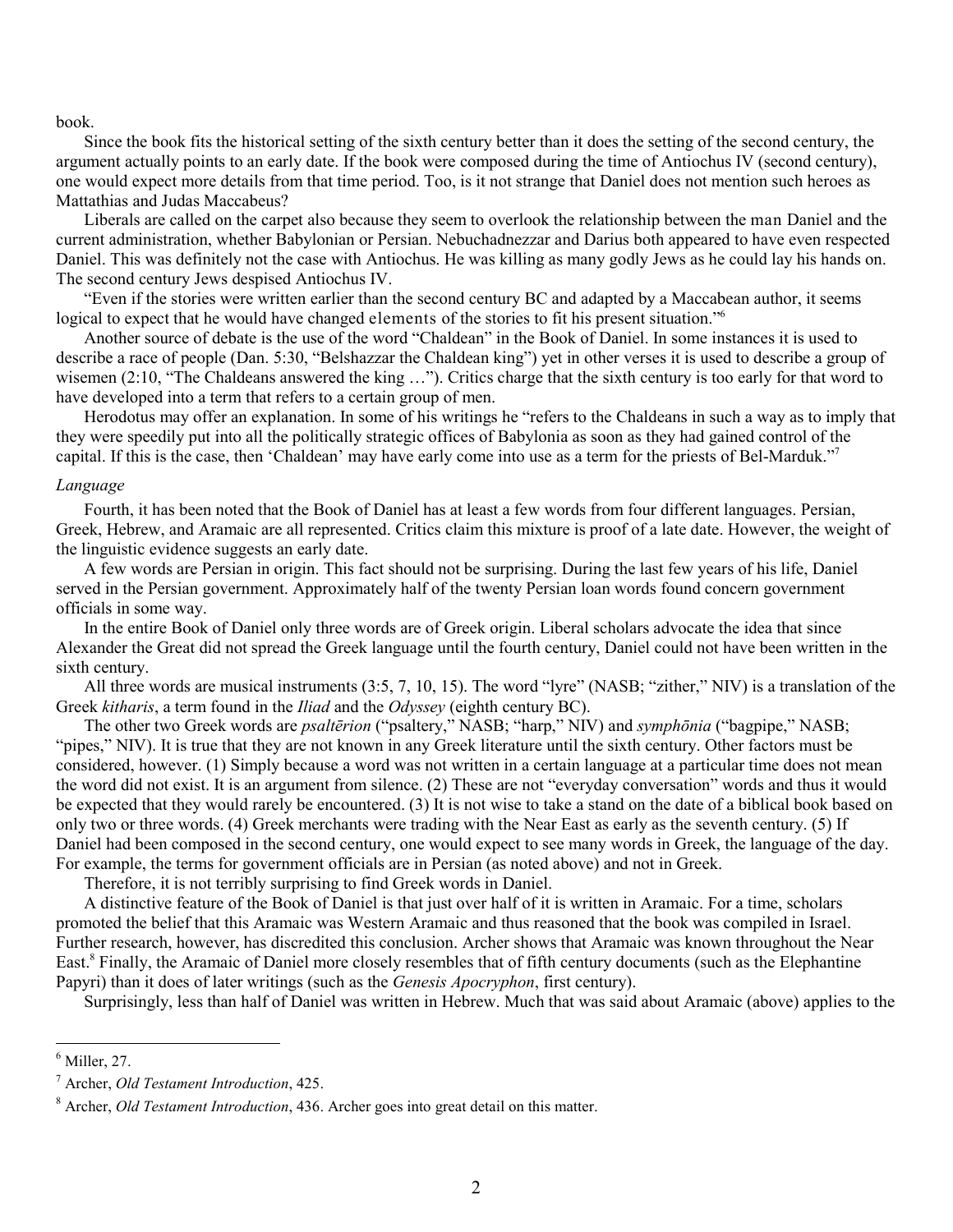Hebrew language as well. Critics claim the Hebrew of Daniel is not as "smooth" as that of what would be expected for sixth century Judaism. It is likely the Hebrew was updated during the centuries of its existence (spellings, names of places, etc.) yet no term in it precludes Daniel as the human author.

Two other considerations are in order. First, "the Hebrew portion contains words, phrases, and grammar common throughout the Hebrew Bible."<sup>9</sup> Second, these words and phrases are very much like those found in Ezekiel, Haggai, Ezra, and Chronicles, and not so much like the Qumran documents.

#### Theology

Those who hold to a later date for the Book of Daniel also look to theology to support their claim. Second-century advocates have the notion that the areas of angelology, Christology, and the resurrection and judgment are too far developed to be a product of the sixth century.

Daniel is unique in that it provides the names of certain angels (Gabriel and Michael), yet otherwise it contributes nothing new to the study of angels. These messengers of God are encountered in several OT books, even as far back as Genesis.

It is wrong to state (or imply) that the doctrine of Christ (the Anointed One, the Messiah) was not begun until the Book of Daniel was written. Genesis 3:15 has the first hint of a Messiah ("And I will put enmity Between you and the woman, And between your seed and her seed; He shall bruise you on the head, And you shall bruise him on the heel"). Furthermore, Isaiah (written 740-680) has numerous passages which speak of a Messiah (7:14; 9:6; 11:1).

Concerning resurrection and judgment, again passages older than Daniel mention these concepts. Job 19:25-27, Isaiah 26:19, Psalm 49:15, and Hosea 13:14 (among others) speak about a resurrection. Isaiah 26:19 in particular declares, "Your dead will live; Their corpses will rise. You who lie in the dust, awake and shout for joy, For your dew is as the dew of the dawn, And the earth will give birth to the departed spirits."

Deuteronomy 10:17, 1 Samuel 2:10, and Judges 11:27 (all of which were composed before Daniel was) have something to say about God's judgment. Genesis 18:25 calls God "the Judge of all the earth." Many other passages could be rehearsed.

In summary, none of the doctrines presented in Daniel is without precedent. Arguments based on a book's theology are weak at best. Except for eschatology, the Book of Daniel makes no significant contribution to theology.

## Predictive Prophecy

The Bible student's view of prophecy will influence his decision on the date of Daniel. Those who believe the Scriptures contain predictive prophecy usually choose an earlier date for the book. Those who don't believe this assign Daniel to the Maccabean period.<sup>10</sup> Actually this conclusion doesn't make sense. Even if a person didn't think Daniel was able to prophesy the Greek and Roman Empires has some explaining to do because there is predictive prophecy in the book.

Daniel 9:25, 26 speak of a Messiah Who would not be born for hundreds of years – or more than 150 years according to the second-century daters. The critics' explanation? Most verses in Daniel are not to be taken literally.

It is true that Antiochus is a part of the prophecy of Daniel  $(11:21-35)$ , which is not surprising since that was a very significant time in Israel's history. This fact raises a question of note: "What would be the point of revealing to someone in  $6<sup>th</sup>$ -century Babylon a detailed account of the history of  $2<sup>nd</sup>$ -century [Israel]?"<sup>11</sup>

As with all predictive prophecies, these revelations serve a number of purposes: they demonstrate the Lord's sovereignty, they bring hope to a people in distress by revealing a favorable future, they exhibit the power and inerrancy of the Bible, "the doctrine of the resurrection  $(12.2, 13)$  would have comforted the aged prophet as well as other believers who faced death,"<sup>12</sup> etc. That is why it is not so far-fetched to accept the idea that Daniel received a great deal of information while living in sixth-century Babylon.

 $9$  Miller, 32.

<sup>&</sup>lt;sup>10</sup> The era named for Judas Maccabeus who led a revolt against Antiochus IV Epiphanes and his Syrian army 167-164 BC.

<sup>&</sup>lt;sup>11</sup> D. R. G. Beattie, *First Steps in Biblical Criticism* (Lanham, MD: University Press of America, 1988), 90-91. Quoted by Miller, 33-34.

 $12$  Miller, 34.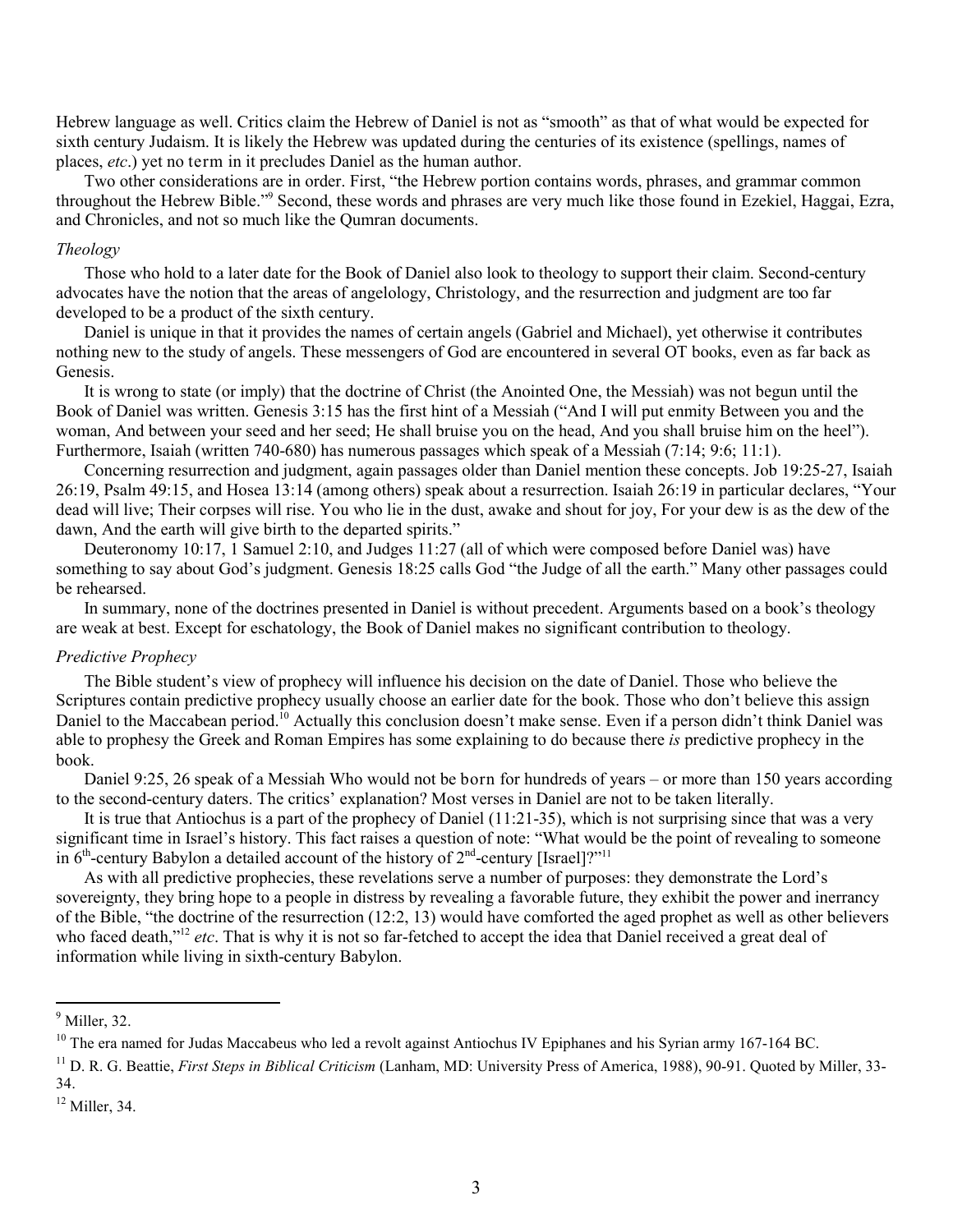# The Dead Sea Scrolls

Several manuscripts of Daniel were found at Qumran and 4QDan<sup>e</sup> is of particular interest. Just about everyone agrees it dates to the second century BC. If that is true (and it is in all probability), then that piece of information actually supports the concept that Daniel was written in the sixth century, or at least some amount of time before the second century. Whence cometh this conclusion? A document originally composed in the second century would not have been accepted by the Oumran community in such a short amount of time. Harrison writes that "there would ... have been insufficient time for Maccabean compositions to be circulated, venerated, and accepted as canonical Scripture by a Maccabean sect $^{2.13}$ 

Similar theories have been applied to Ecclesiastes and some of the Psalms. It was once believed that they were produced in the second century but the Oumran evidence showed otherwise. Again, support for a second century date for Daniel is very suspect.

### The Septuagint

The Septuagint, abbreviated LXX, is a Greek translation of the Hebrew Scriptures put together in Alexandria, Egypt. When it was written is a matter of debate, yet the time period can be narrowed to some extent. It appeared no earlier than about 300 BC and no later than 100 BC. Other literature from that period suggests the LXX came out no later than 132 BC.<sup>14</sup> Even if that date is off by 50 years, it still means Daniel was written much earlier.

It should be noted as well that four Persian words in Daniel were drastically mistranslated by the LXX authors. This indicates their meaning had been long forgotten. If the book was composed in the second century, how is it that the definition of those words had already been lost?

# The Traditions of the Church, the Synagogue, and Other Ancient Documents

For almost 2,400 years the synagogue and later the Church have taught that the Book of Daniel was written by the person so named and that it is accurate on every count (historically, spiritually, *etc.*). It has only been recently when these conclusions were challenged. "Such a universal consensus in the church and Jewish community would seem to be unlikely if it were not true."<sup>15</sup>

A handful of Jewish apocryphal works appear to uphold this centuries-old understanding. In 1 Maccabees (2:59, 60) Mattathias (on his deathbed) seeks to inspire his sons by recalling two events in Daniel: the three friends in the fiery furnace (Dan. 3) and Daniel in the lions<sup>3</sup> den (Dan. 6).<sup>16</sup> First Maccabees could have been written as late as 100 BC<sup>17</sup> yet the fact that the scenes of Daniel were so well-known suggests the book was composed much earlier.<sup>18</sup>

Concerning other apocryphal books Harrison writes, "If the pseudepigraphic material designated 1 Enoch borrowed from Daniel (compare 1 Enoch 14:18-22 with Dan. 7:9-10), the section involved, which was probably written prior to 150 BC, would testify to the use of Daniel as authoritative Scripture at that time."<sup>19</sup>

## Daniel and Ezekiel

The prophet Ezekiel mentions Daniel three times (14:14, 20; 28:3). Whether or not this is "our" Daniel will be discussed below. For now it is assumed that it is. The question then becomes: when was the Book of Ezekiel written? Most scholars would say it was written after 593 BC (cf. Ezek. 1:2). Thus, it is not farfetched to believe the Book of Daniel was composed in the sixth century.

 $13$  Harrison, 1127.

 $14$  See Miller (39, 40) for more details.

 $15$  Ibid.

<sup>&</sup>lt;sup>16</sup> Some books of the Apocrypha are fictional but others provide some reliable historical information, and 1 Maccabees is in the latter group.

<sup>&</sup>lt;sup>17</sup> Mattathias died in 166 BC.

 $^{18}$  Baruch (written as late as 60 BC) may have references to Daniel also.

 $19$  Harrison, 1107.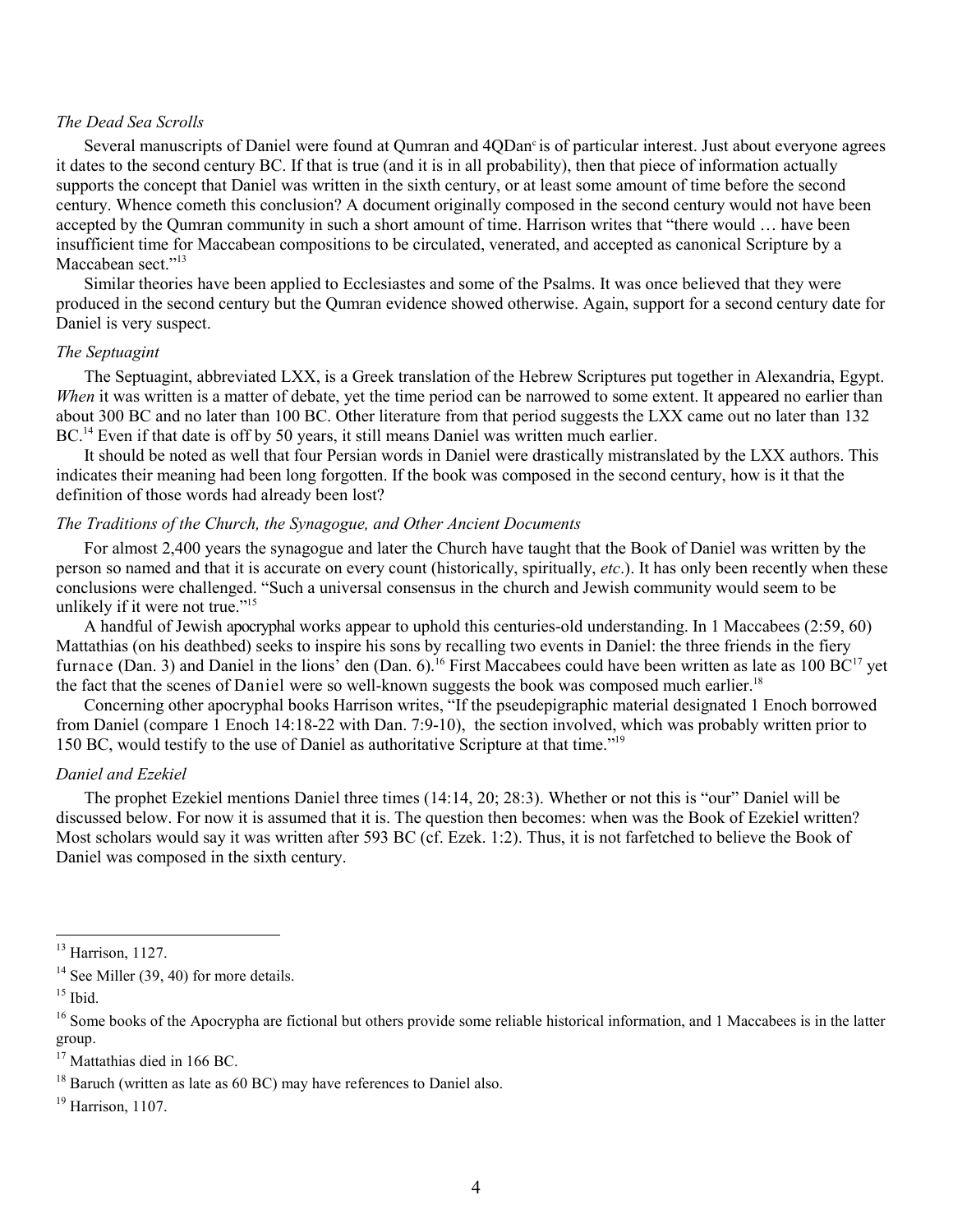# The Authorship of Daniel

Within the Book of Daniel, the issues of date and authorship are so intertwined that if you are convinced of one, you have found the other.

Some scholars don't completely agree with that statement, such as Goldingay. He admits that the chapters "manifest a generally consistent viewpoint, though this need not suggest common authorship..."<sup>20</sup> He later writes, "Diversity of authorship might be one of the reasons for diversity of language..."<sup>21</sup>

Goldingay lists these as possible authors.<sup>22</sup> a group of Jewish priests (because of the book's concern for the Jews and their Messiah), the group of intellectuals brought to Babylon from Jerusalem (1:4; 11:33-35), or a group related to the intellectuals.

Many liberal scholars believe the author was a descendant of the latter group, a second-century Jew who was a member of the Hasidim<sup>23</sup> and wrote using Daniel's name. Porphyry, a second century Neo-Platonist, was the first to challenge the traditional view which held that Daniel of the sixth century wrote the book named after him. Porphyry in his writings directly stated that the book was composed in the second century and thus could not be a product of Daniel.

# Claims of the Book Itself

One of the most obvious and powerful arguments in favor of Daniel being the author is the fact that the book itself reports that it was composed by a Daniel. The following verses contain either "me, Daniel" or "I, Daniel:" 7:28; 8:1, 15; 9:2; 10:2; and 12:5. Other passages strongly suggest Daniel is the author  $(7.1, 2, 4, 6, 28, 12.4)$ . Indeed, it is ridiculous to utilize a fraudulent work to teach religious or moral values.<sup>24</sup>

Some people are bothered by the fact that the first half of the book is written in the third person  $(e.g., ..., Daniel$  was brought in and cast into the lions' den..., "6:16; cf. 7:1, 10:1) yet the second half is written in the first person (e.g., "As for me, Daniel ...," 7:28). Such a shift in the style was rather common in antiquity. Certainly this cannot be used to support the idea that more than one author was involved because the name "Daniel" is solidly linked with "me" or "I."

## Historical Accuracy

The historical accuracy of the book also confirms that it is more likely that the work was compiled in the sixth century and not in the second century. Two examples will be given.

One has to do with the very first verse. Daniel 1:1 declares, "In the third year of the reign of Jehojakim king of Judah. Nebuchadnezzar king of Babylon came to Jerusalem and besieged it." This appears to contradict Jeremiah 46:2 ("To Egypt, concerning the army of Pharaoh Neco king of Egypt, which was by the Euphrates River at Carchemish, which Nebuchadnezzar king of Babylon defeated in the fourth year of Jehoiakim...).

Nebuchadnezzar invaded both Carchemish and Jerusalem in the same year – 605 BC. Yet Jeremiah makes it clear that 605 was Jehojakim's fourth year whereas Daniel says it was Jehojakim's third year. The difference has to do with the methods Jeremiah and Daniel employed in counting the number of years a king had been reigning.

Jeremiah dated a king's reign using the Judean system. That method considered the accession year the first year of the reign. Thus, since Jehoiakim was appointed king in 608 (by Pharaoh Necho), 605 would have been his fourth year.

Daniel used the Babylonian system (of course) which did not count a king's first year until the beginning of the next calendar year. Therefore, the beginning of Jehoiakim's first year would not start until the next calendar year.<sup>25</sup>

A second example concerns the identification of Babylon's last king. Was it Nabonidus or Belshazzar (Dan. 5)? For many years scholars were of the opinion that Nabonidus was the last king of Babylon and that Belshazzar was a legendary figure. Not even Herodotus among the ancient historians mentions him.

<sup>&</sup>lt;sup>20</sup> John Goldingay, *Daniel* (Dallas: Word. 1989). 327.

 $21$  Ibid.

<sup>&</sup>lt;sup>22</sup> Ibid., 329, 330.

<sup>&</sup>lt;sup>23</sup> Hasidim means "pious ones" or "saints." This sect thrived during the second century BC. They believed the priests had become too Hellenized and thus they were determined to maintain the traditions of Judaism.

 $24$  Miller, 37.

<sup>&</sup>lt;sup>25</sup> Gleason Archer, *Encyclopedia of Bible Difficulties* (Grand Rapids: Zondervan, 1982), 284, 285. Norman Geisler and Thomas Howe's When Critics Ask (291) has more details.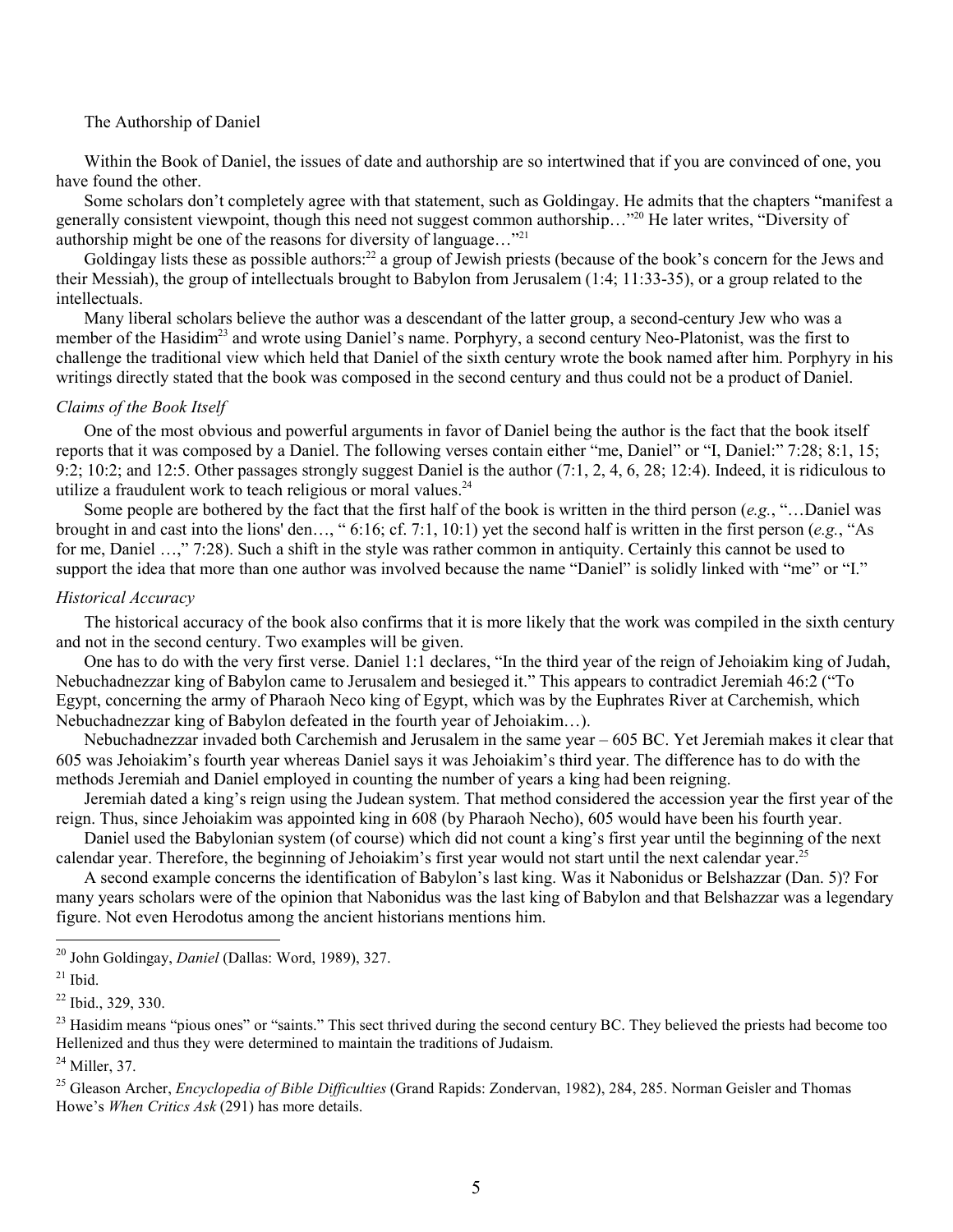However, more recent archaeological evidence shows that Belshazzar served as co-regent with his father Nabonidus during the last few years of the Babylonian Empire. An inscription found at Ur contains a prayer for a Bel-shar-usur, a prayer offered only to monarchs. "Still other cuneiform documents record how Belshazzar presented sheep and oxen at the Temples of Sippar as 'an offering of the king."<sup>26</sup> Moreover, Belshazzar bestowed upon Daniel the third, not the second, most authoritative position in the empire (Dan. 5:16).

The truth is Nabonidus was not in Babylon at the time of Cyrus' invasion. He was in North Arabia where he was killed about the same time as the invasion. Thus, Belshazzar was the last king. Since this name had been forgotten by the time of Herodotus (c. 450 BC), the author of Daniel had to have written much earlier than that. Certainly a second century author would have no knowledge of Belshazzar.

Miller concludes,

If Daniel predicted that the messianic age would ensue at the end of Antiochus's reign, which is the view of those who hold the Maccabean date of writing, how could later Jewish believers who observed that this event failed to materialize accept the book as divinely inspired? The Septuagint translators and Qumran scribes lived only decades after Daniel was supposedly written, and they considered Daniel canonical. Yet Antiochus had come and gone, and the messianic age had not arrived. The book's pronouncements were proven to be fallacious. These Jewish scholars were certainly acquainted with Deut 18:22: "If what a prophet proclaims in the name of the lord does not take place or come true, that is a message the lord has not spoken. That prophet has spoken presumptuously." If Daniel had predicted the arrival of the messianic age immediately after Antiochus's death, the book would have been thoroughly discredited in the eyes of Jewish believers. It would never have found its way into the canon but would have suffered the same fate as the other pseudoprophetic books of that period.<sup>27</sup>

# Jesus and the New Testament

Matthew 24:15 (cf. Mark 13:14) is quite pertinent to this discussion: "Therefore when you see the abomination of desolation which was spoken of through Daniel the prophet, standing in the holy place (let the reader understand) ..." The "abomination of desolation"<sup>28</sup> is referenced three times in Daniel  $(9:27, 11:31, 12:11)$ . Exactly what this is is beyond the scope of this article.<sup>29</sup>

Regardless, in Jesus' view (which is always accurate) it was the prophet Daniel who wrote the book that bears his name. That alone should settle the issue. His hearers did not question the implications by Jesus that Daniel was an historical person who lived in the sixth century. Even those scholars who are not in favor of dispensationalism admit this conclusion. "Both in Matthew and in Daniel ... an individual living in Babylon during the exile is represented as prophesying events hundreds of years ahead."30

It has been suggested that Jesus merely acquiesced to the standard thinking of the day, and thus the statements of the previous paragraph are not certain. This is nonsense because (1) He boldly challenged the thinking of His day. In Matthew 15:6 Christ chided the Pharisees because they "invalidated the word of God for the sake of your tradition." (2) our Lord would have been deceiving the people and that is impossible. In John 14:6 He labels Himself as "the Truth."

Finally, Jesus alludes to Daniel 7:13, 14 in Matthew 26:64, "hereafter you shall see the Son of Man sitting at the right hand of Power, and coming on the clouds of heaven" (cf. Mark 14:62; Luke 22:69). "Again Jesus treated Daniel as an account of future events by indicating that the passage in Dan[iel] 7 refers to himself and his future second coming."<sup>31</sup>

<sup>&</sup>lt;sup>26</sup> Archer, *Encyclopedia*, 286.

 $27$  Miller, 37.

 $^{28}$  In 9:27, the KJV has "for the overspreading of abominations he shall make it desolate." Other translations are: "abomination that causes desolation" (NIV); "on the wing of abominations will come one who makes desolate" (NASB). In 11:31 and 12:11 (and Matt. 24:15), the NASB has "the abomination of desolation."

<sup>&</sup>lt;sup>29</sup> See "A Study of Daniel 9:24-27, Part IV" by Charles H. Ray in *The Conservative Theological Journal* (Vol. 4, No. 11, March  $2000$ ).

<sup>&</sup>lt;sup>30</sup> Norman W. Porteous. *Daniel* (Philadelphia: Westminster, 1965), 13, 14. Quoted by Miller, 35.

 $31$  Miller, 35.